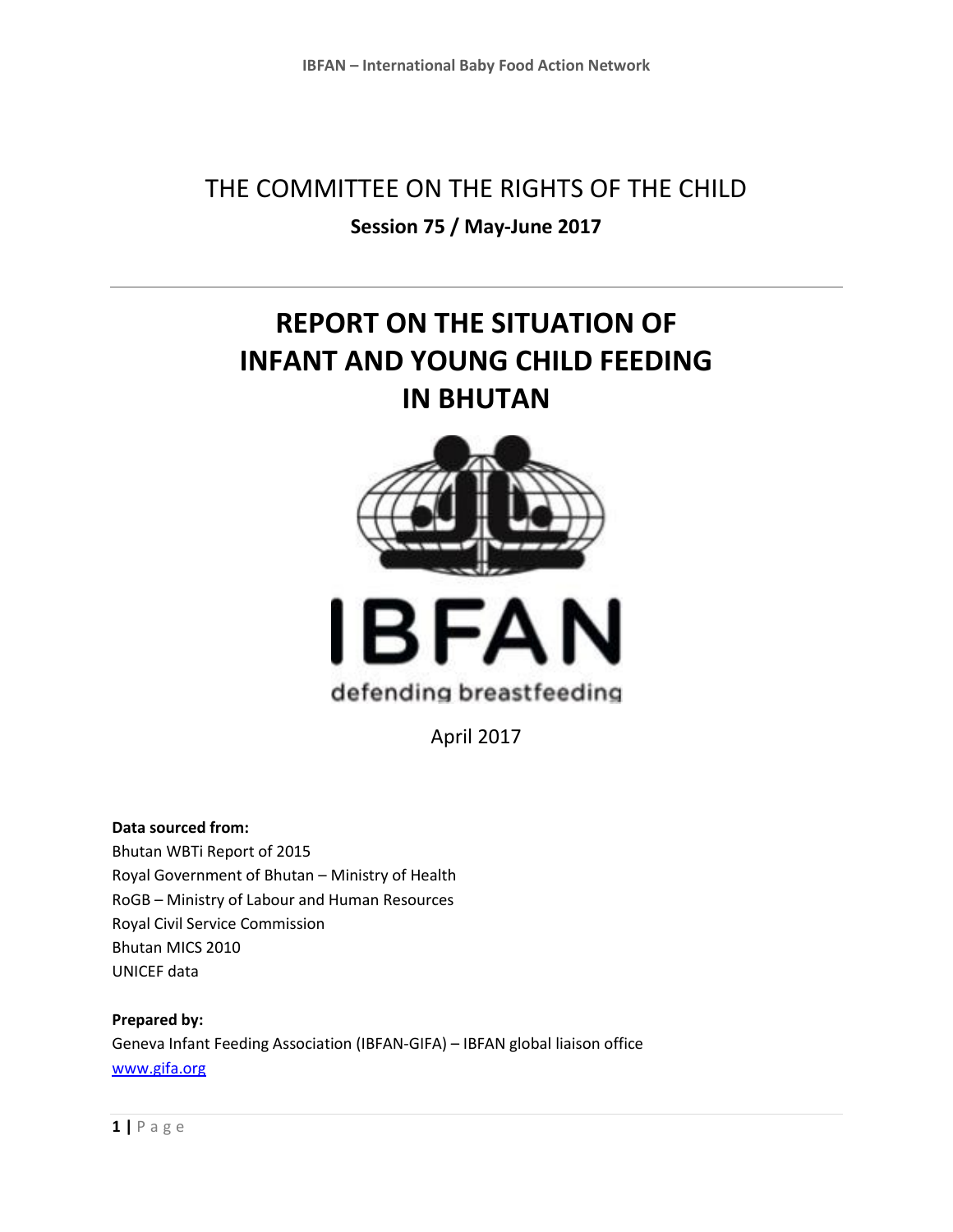#### **SUMMARY**

#### *The following obstacles/problems have been identified:*

- The rate of exclusive breastfeeding under 6 months is still low. Almost 5 out of 10 children are not being exclusively breastfed at 6 months of age. Data on breastfeeding are not collected on a systematic and regular basis: the available data refer only to 2010 and 2015;
- The updated Infant and Young Child Feeding Policy of 2015 and the National Nutrition and Food Security Strategy 2016 – 2025 are still at a draft stage;
- There are no mother support groups promoting and supporting optimal breastfeeding practices at the community level and this is a very important point considering that institutional delivery in Bhutan covers only 63.1% of the total deliveries;
- There is no national Information, Education and Communication (IEC) strategy for improving IYCF that ensures all information and materials are free from commercial influence and that potential conflicts of interest are avoided;
- The implementation of the International Code of Marketing of Breastmilk Substitutes is based on voluntary guidelines; no information is available on a monitoring and sanctioning mechanism;
- The Baby-Friendly Hospitals Initiative is not implemented in Bhutan, although it had been launched in the early 2000s;
- Women working in the private sector are entitled to a maternity leave of only eight weeks;
- Infant Feeding in Emergencies (IFE) is not specifically mentioned in the existing Contingency Planning Guidelines and is not included in pre- and in-service training of health workers.

#### *Our recommendations include:*

- Take measures to **increase the rate of exclusive breastfeeding under 6 months**; ensure that **data collection** on infant and young child feeding is carried out on a regular and systematic basis.
- **Adopt the draft IYCF Policy of 2015 and National Nutrition and Food Security Strategy 2016-2015**; provide for a monitoring mechanism of such policies.
- **Create mother support groups** for outreach at the community level, in order to cover the non-institutional deliveries.
- **Establish a comprehensive IEC strategy on infant and young child feeding**;
- **Include all provisions of the International Code and subsequent WHA resolutions in the national law**. Set up a monitoring and sanctioning mechanism. Ensure that health professionals are aware of the Code and its provisions.
- **Re-launch the BFHI**, start the assessment of health facilities. Increase awareness on the BFHI at all levels.
- **Extend the paid maternity leave to 6 months also for women working in the private sector**.
- **Include IFE in the Contingency Planning Guidelines** and in pre- and in-service training of health workers.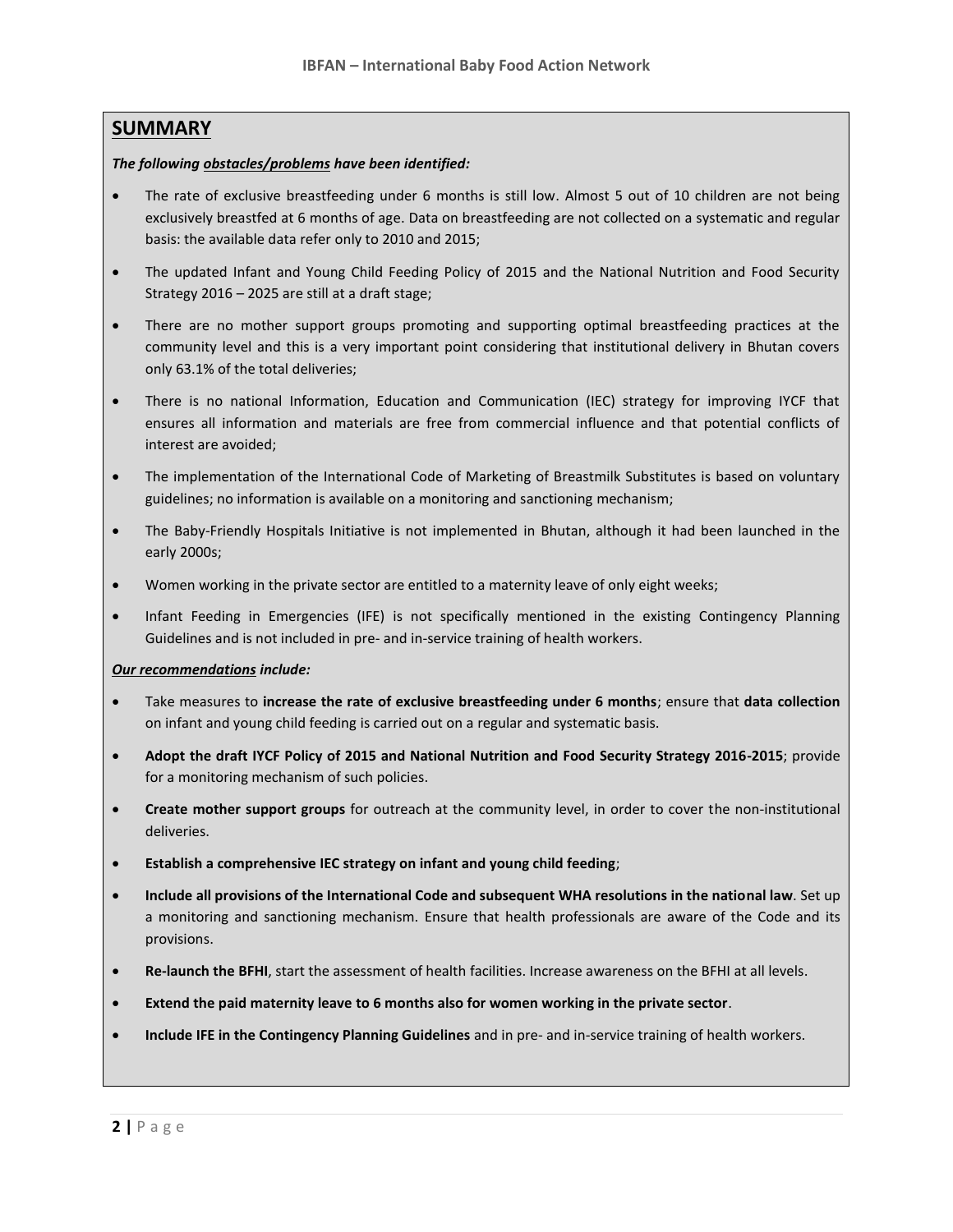## **1) General points concerning reporting to the CRC**

In 2017, the CRC Committee will review Bhutan's combined 3<sup>rd</sup> to 5<sup>th</sup> periodic report.

At the last review in 2008 (session 49), the CRC Committee referred to several problems linked to children's health in its [Concluding Observations.](http://tbinternet.ohchr.org/_layouts/treatybodyexternal/Download.aspx?symbolno=CRC%2fC%2fBTN%2fCO%2f2&Lang=en) In particular the Committee expressed its concerns *"about the number of children who continue to be malnourished and over the lack of trained health workers and medical practitioners."*(§ 52) Therefore, the Committee urged Bhutan to *"continue to make efforts to give free access to health services and ensure equitable access for the entire population; develop a strategy to combat malnourishment and food insecurity; build national capacities to train health workers and medical practitioners."* (§ 53, emphasis added)

## **2) General situation concerning breastfeeding in Bhutan**

#### *General data*

|                                                                 | 2010 | 2013 | 2014 | 2015 |
|-----------------------------------------------------------------|------|------|------|------|
| Annual number of birth, crude (thousands)                       |      |      |      | 13   |
| Neonatal mortality rate (per 1,000 live births) <sup>1</sup>    | 22.2 | 19.7 | 19.1 | 18.3 |
| Infant mortality rate (per 1,000 live births) <sup>2</sup>      | 34.1 | 29.5 | 28.3 | 27.2 |
| Under-5 mortality rate (per 1,000 live births) $3$              | 42.3 | 36.0 | 34.4 | 32.9 |
| Maternal mortality ratio (per 100,000 live births) <sup>4</sup> | 204  |      |      | 148  |
| Delivery care coverage $(%)$ :                                  |      |      |      |      |
| Skilled attendant at birth                                      | 64.5 |      |      |      |
| Institutional delivery                                          | 63.1 |      |      |      |
| C-section                                                       | 12.4 |      |      |      |
| Stunting (under 5)                                              | 33.6 |      |      |      |
| Underweight (under 5)                                           | 12.8 |      |      |      |

 $\overline{\phantom{a}}$ 

**3 |** P a g e

<sup>&</sup>lt;sup>1</sup> Data retrieved from UNICEF STATISTICS:<http://data.unicef.org/>

<sup>&</sup>lt;sup>2</sup> See above

 $3$  See above

<sup>4</sup> See above

<sup>&</sup>lt;sup>5</sup> Data source: MICS 2010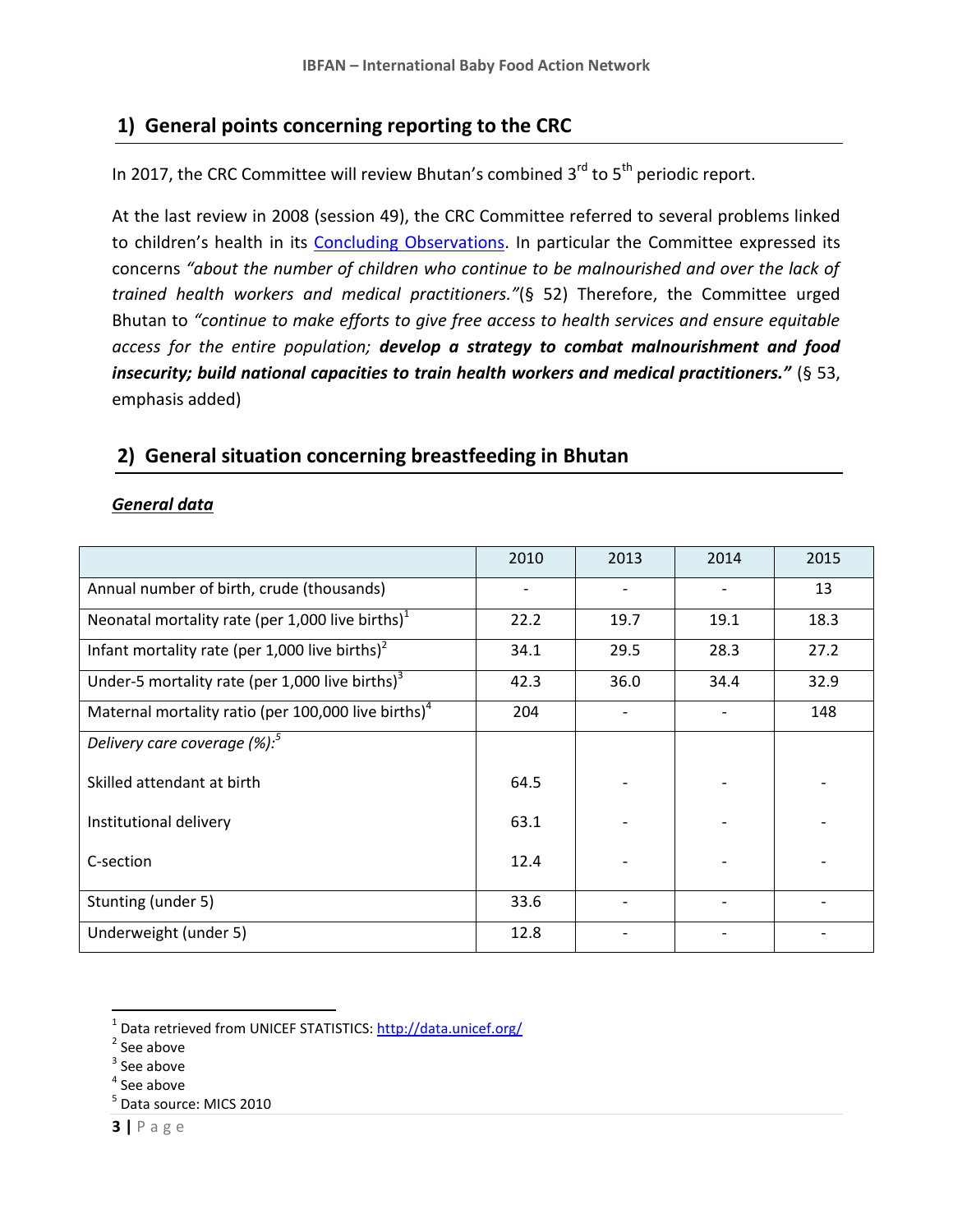### *Breastfeeding data (%)<sup>6</sup>*

|                                                                | 2010' | 2015 |
|----------------------------------------------------------------|-------|------|
| Early initiation of breastfeeding (within one hour from birth) | 59.0  | 77.9 |
| Exclusive breastfeeding under 6 months                         | 48.7  | 51.4 |
| Introduction of solid, semi-solid or soft foods (6-8 months)   | 66.9  | 86.9 |
| Bottle-feeding (0-12 months)                                   | 11.5  |      |
| Continued breastfeeding at 2 years                             | 65.7  | 60.6 |
| Median duration of breastfeeding (in months)                   | 24.2  |      |

**The rate of exclusive breastfeeding under 6 months is still low in Bhutan**. Almost 5 out of 10 children are not being exclusively breastfed at 6 months of age. As further described in the next sections, there is an urgent need to re-launch and implement the UNICEF/WHO Baby-Friendly Hospital Initiative, including the Ten Steps to Successful Breastfeeding, as well as to establish stronger community support for pregnant women, so that the importance of breastfeeding can be understood and adequately encouraged.

## **4) Government efforts to encourage breastfeeding**

#### *National policies*

Bhutan has a **National Food Security and Nutrition Policy** of 2015, as well as a **National Breastfeeding Policy**, dating back to only 2002, which was updated in the **draft Infant and Young Child Feeding Policy of 2015**<sup>8</sup>. The updated policy uses the recommended parameters and definitions set by the World Health Organization regarding breastfeeding. According to the Bhutan WBTi report of 2015, there is also a **National Breastfeeding Committee/IYCF Committee**, meeting regularly and with a monitoring function.<sup>9</sup>

In addition, the government has developed a **National Nutrition and Food Security Strategy 2016 – 2025**, but it seems that the Strategy is still at the draft stage. **As for the draft IYCF Policy of 2015, there is no information on the status of the adoption of such document**.

<sup>9</sup> Bhutan WBTi report, 2015

 $^6$  Data retrieved from the Bhutan WBTi Report of 2015. The full report is available at [www.worldbreastfeedingtrends.org](http://www.worldbreastfeedingtrends.org/)

<sup>7</sup> Data retrieved from the Bhutan MICS 2010, available at: [www.aidsdatahub.org/sites/default/files/documents/MICS\\_Bhutan\\_2010.pdf](http://www.aidsdatahub.org/sites/default/files/documents/MICS_Bhutan_2010.pdf)

<sup>&</sup>lt;sup>8</sup> The draft IYCF Policy of 2015 is available at[: www.health.gov.bt/iycf-draft-policy-2015/](http://www.health.gov.bt/iycf-draft-policy-2015/)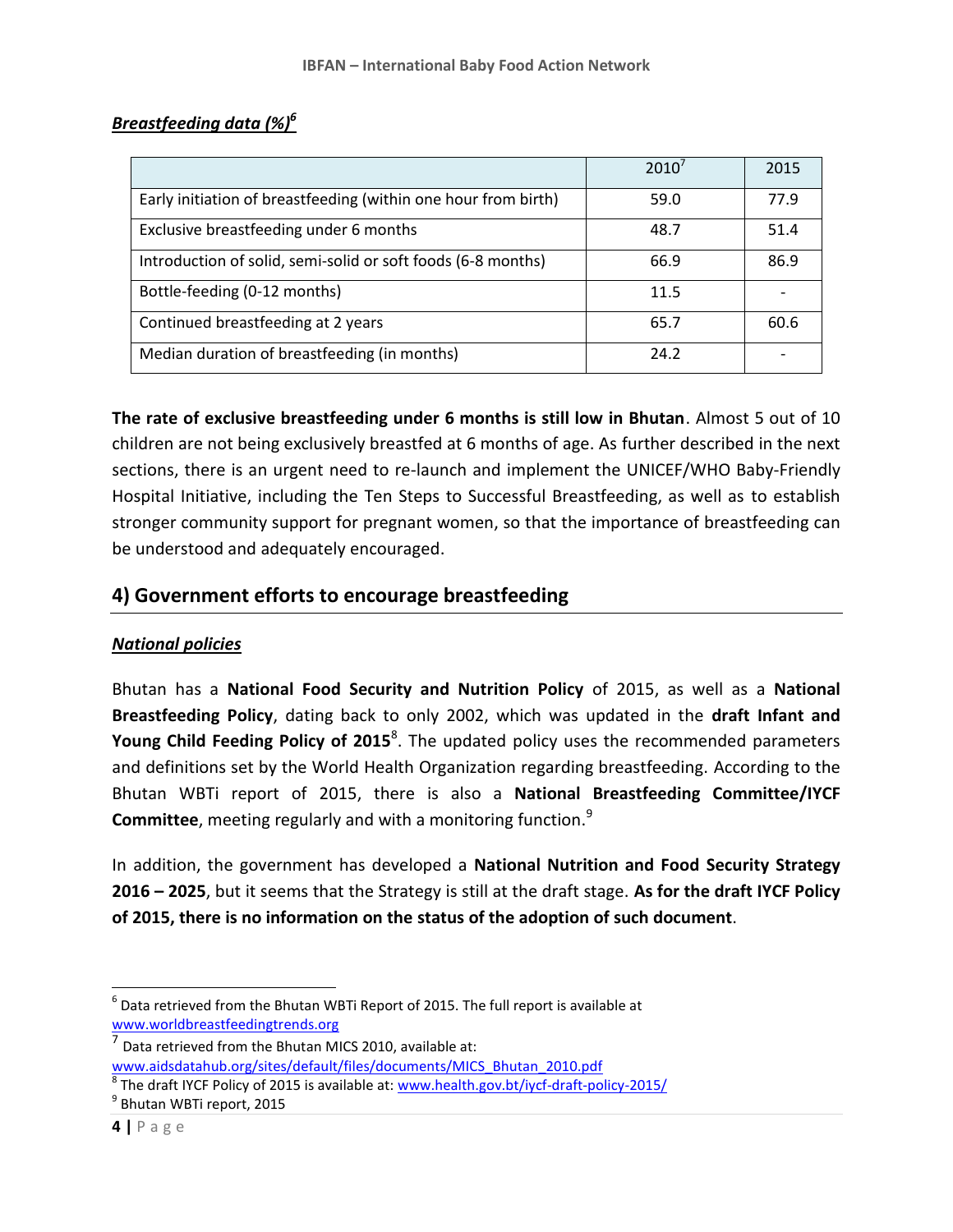#### *Promotion campaigns*

Bhutan can count on good institutional facilities supporting mothers to breastfeed with a good community outreach through the village health workers. However, **there are no mother support groups promoting and supporting optimal breastfeeding practices at the community**  level and this is a very important point considering that institutional delivery in Bhutan covers only 63.1% of the total deliveries.

Bhutan celebrates officially the **World Breastfeeding Week** every year. In 2016, the WBW was celebrated in between the  $1<sup>st</sup>$  and the  $5<sup>th</sup>$  of August, with the participation of health professionals and governments representatives. It was a very good initiative in order to raise awareness on the importance of breastfeeding and inform the public on the risks behind artificial feeding. Many activities were organised all over the WBW in several health facilities and had a broad participation.

However, **there is no national Information, Education and Communication (IEC) strategy for improving IYCF that ensures all information and materials are free from commercial influence and that potential conflicts of interest are avoided**. The existing IEC materials should be revised and extensively distributed, and this process should be part of a comprehensive national IEC Strategy.

### *The International Code of Marketing of Breastmilk Substitutes*

**The implementation of the International Code of Marketing of Breastmilk Substitutes is based on voluntary guidelines** in Bhutan. The country adopted the **SAARC Model Code for the Protection of Breastfeeding and Young Child Nutrition of 1996**, but the national law is still lacking acts and regulations for long-term and sustainable protection from commercial influence and pressure. There is no information available on a monitoring system and on a sanctioning mechanism in case of violations of the Code.

### *Monitoring of national policies and legislation*

A monitoring mechanism of national policies and legislation related to IYCF has been put in place in Bhutan. Some gaps include the quality, analysis and use of the collected data<sup>10</sup>, and it is not clear whether there is a national coordinating body in charge of this specific monitoring.

### *Courses* / *Training of Health Professionals*

<sup>&</sup>lt;sup>10</sup> Source: Bhutan WBTi report, 2015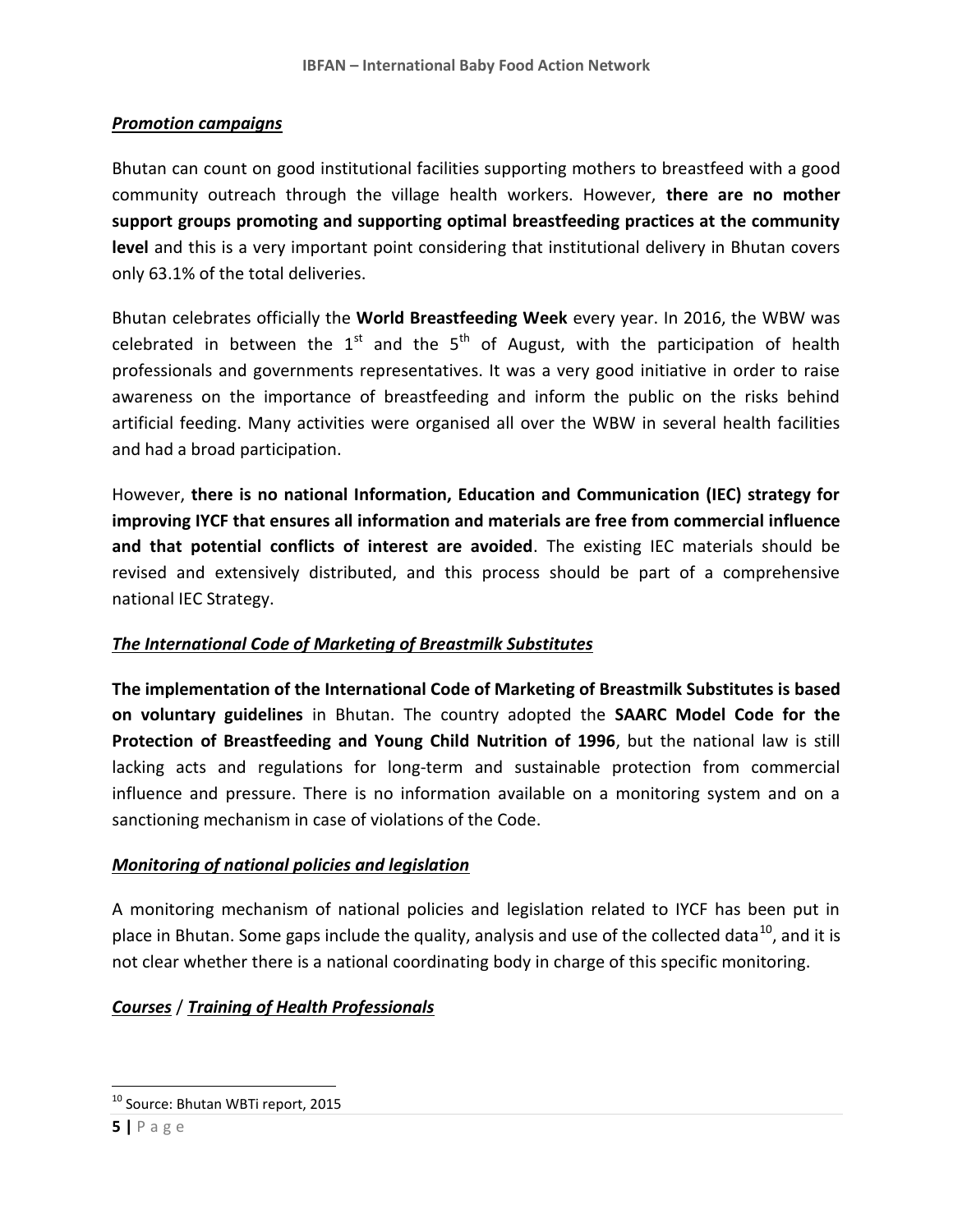As of 2015, most of the community health workers and nurses were trained on Infant and Young Child Feeding (IYCF). IYCF was incorporated in pre-service curricula of health workers and it included the WHO and UNICEF IYCF manuals.

However, it is important to highlight that the observed **shortage of nurses** in Bhutan has pushed the Government to develop in 2012 the Guidelines for Establishment of Nursery and Mid-wifery Institute<sup>11</sup>, as a way to promote and facilitate the creation of additional health training institutes in the country, with a specific focus on nurses and midwives.

## **5) Baby-Friendly Hospital Initiative (BFHI)**

**As of 2015, there was no Baby-Friendly Hospital in Bhutan**. The Initiative has been launched in the country between 2000 and 2005, however no health facility has ever started the assessment to obtain the Baby-Friendly designation. According to the 2015 WBTi report, the Initiative is not currently being implemented, and this is one of the reasons behind the low rate of exclusive breastfeeding under 6 months in Bhutan.

The Baby-Friendly Hospitals Initiative needs a strengthened promotion and support, in order to be implemented throughout the country. There is a need for awareness-raising and advocacy strategies targeting the health professionals and key decision-makers.

## **6) Maternity protection for working women**

Maternity protection is regulated in Bhutan by the following acts:

- Bhutan Civil Service Rules and Regulations (BCSR),  $2012^{12}$
- Labour and Employment Act,  $2007^{13}$
- Regulations on Working Conditions, 2012<sup>14</sup>
- IYCF draft Policy, 2015
- Food and Nutrition Security Policy of Bhutan, 2012<sup>15</sup>

### *Maternity leave*

Duration and scope: Maternity leave has increased from 3 months to 6 months with full pay for mothers working in the civil service<sup>16</sup>. However, for women working in the **private sector, the paid maternity leave covers only 8 weeks**.

<sup>&</sup>lt;sup>11</sup> The Guidelines can be found at : [www.molhr.gov.bt/molhrsite/wp-content/uploads/2012/07/Nursing-book.pdf](http://www.molhr.gov.bt/molhrsite/wp-content/uploads/2012/07/Nursing-book.pdf)

<sup>&</sup>lt;sup>12</sup> Full text available at : [www.nationalcouncil.bt/assets/uploads/docs/download/2015/BCSR2012.pdf](http://www.nationalcouncil.bt/assets/uploads/docs/download/2015/BCSR2012.pdf)

 $13$  The Labour Act of 2007 is available at [: www.molhr.gov.bt/molhr](http://www.molhr.gov.bt/molhr)

<sup>&</sup>lt;sup>14</sup> [www.molhr.gov.bt/molhr/wp-content/uploads/2015/02/15-regulation-eng-in-A5-corrected.pdf](http://www.molhr.gov.bt/molhr/wp-content/uploads/2015/02/15-regulation-eng-in-A5-corrected.pdf)

<sup>&</sup>lt;sup>15</sup> The Policy can be found at : [www.gnhc.gov.bt/wp-content/uploads/2011/05/FNS-Policy\\_Bhutan\\_Final.pdf](http://www.gnhc.gov.bt/wp-content/uploads/2011/05/FNS-Policy_Bhutan_Final.pdf)